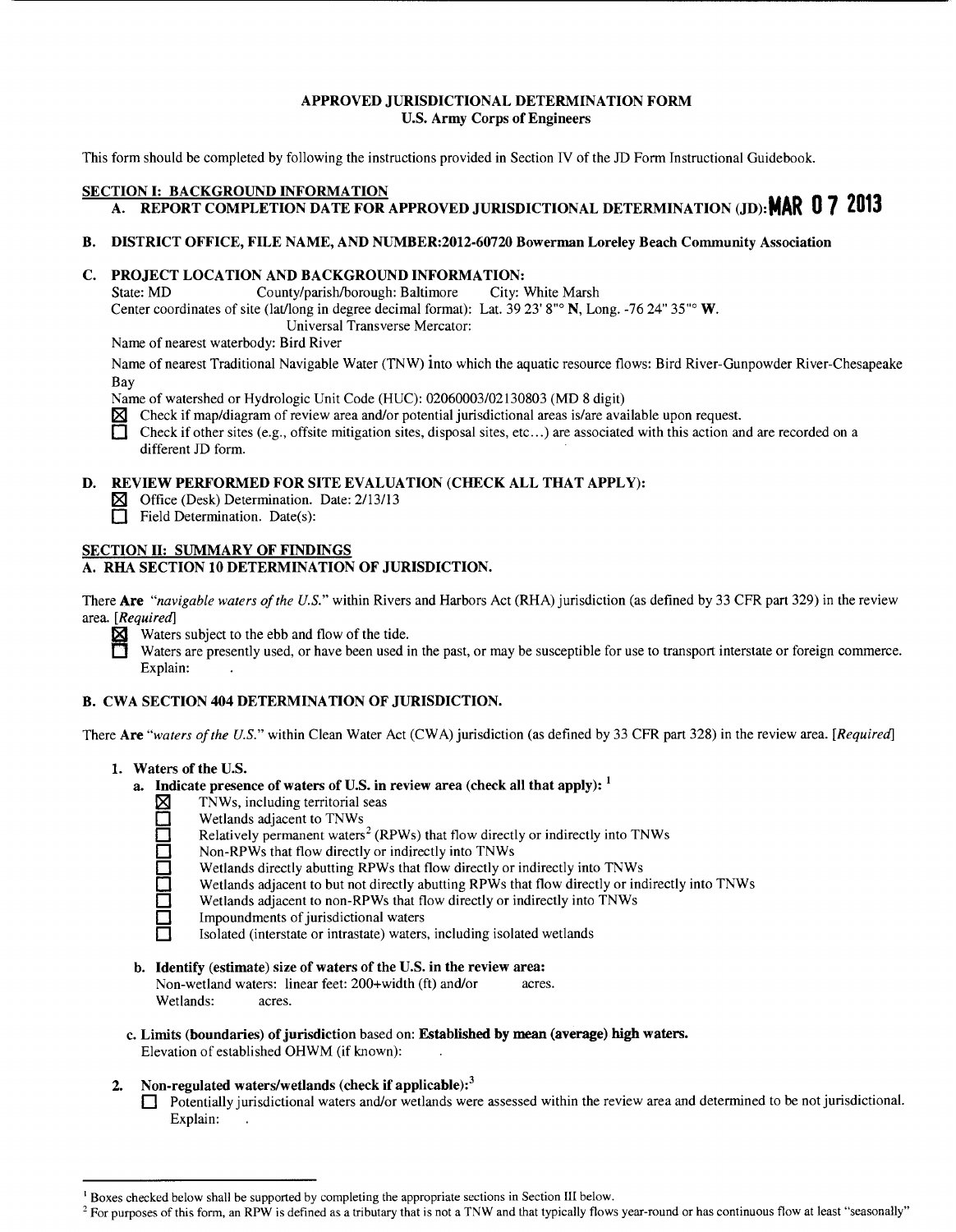#### SECTION III: CWA ANALYSIS

#### A. TNWs AND WETLANDS ADJACENT TO TNWs

The agencies will assert jurisdiction over TNWs and wetlands adjacent to TNWs. If the aquatic resource is a TNW, complete Section III.A.l and Section III.D.l. only; if the aquatic resource is a wetland adjacent to a TNW, complete Sections III.A.l and 2 and Section III.D.l.; otherwise, see Section III.B below.

#### 1. TNW

Identify TNW: Bird River/Gunpowder River-Chesapeake Bay-Atlantic Ocean.

Summarize rationale supporting determination:

#### 2. Wetland adjacent to TNW

Summarize rationale supporting conclusion that wetland is "adjacent":

#### B. CHARACTERISTICS OF TRIBUTARY (THAT IS NOT A TNW) AND ITS ADJACENT WETLANDS (IF ANY):

This section summarizes information regarding characteristics of the tributary and its adjacent wetlands, if any, and it helps determine whether or not the standards for jurisdiction established under *Rapanos* have been met.

The agencies will assert jurisdiction over non-navigable tributaries of TNWs where the tributaries are "relatively permanent waters" (RPWs), i.e. tributaries that typically flow year-round or have continuous flow at least seasonally (e.g., typically 3 months). A wetland that directly abuts an RPW is also jurisdictional. If the aquatic resource is not a TNW, but has year-round (perennial) flow, skip to Section III.D.2. If the aquatic resource is a wetland directly abutting a tributary with perennial flow, skip to Section III.D.4.

A wetland that is adjacent to but that does not directly abut an RPW requires a significant nexus evaluation. Corps districts and EPA regions will include in the record any available information that documents the existence of a significant nexus between a relatively permanent tributary that is not perennial (and its adjacent wetlands if any) and a traditional navigable water, even though a significant nexus finding is not required as a matter of law.

If the waterbody<sup>4</sup> is not an RPW, or a wetland directly abutting an RPW, a JD will require additional data to determine if the water body has a significant nexus with a TNW. If the tributary has adjacent wetlands, the significant nexus evaluation must consider the tributary in combination with all of its adjacent wetlands. This significant nexus evaluation that combines, for analytical purposes, the tributary and all of its adjacent wetlands is used whether the review area identified in the JD request is the tributary, or its adjacent wetlands, or both. If the JD covers a tributary with adjacent wetlands, complete Section III.B.l for the tributary, Section III.B.2 for any onsite wetlands, and Section III.B.3 for all wetlands adjacent to that tributary, both onsite and offsite. The determination whether a significant nexus exists is determined in Section III.C below.

- 1. Characteristics of non-TNWs that flow directly or indirectly into TNW
	- (i) General Area Conditions:
		- Watershed size: acres Drainage area: acres Average annual rainfall: inches Average annual snowfall: inches
	- (ii) Physical Characteristics:
		- (a) Relationship with TNW:

0 Tributary flows directly into TNW.  $\Box$  Tributary flows through **Pick List** tributaries before entering TNW.

Project waters are **Pick List** river miles from TNW. Project waters are **Pick List** river miles from RPW. Project waters are **Pick List** aerial (straight) miles from TNW. Project waters are **Pick List** aerial (straight) miles from RPW. Project waters cross or serve as state boundaries. Explain:

Identify flow route to  $TNW<sup>5</sup>$ : . Tributary stream order, if known:

<sup>4</sup> Note that the Instructional Guidebook contains additional information regarding swales, ditches, washes, and erosional features generally and in the arid West.

 $<sup>5</sup>$  Flow route can be described by identifying, e.g., tributary a, which flows through the review area, to flow into tributary b, which then flows into TNW.</sup>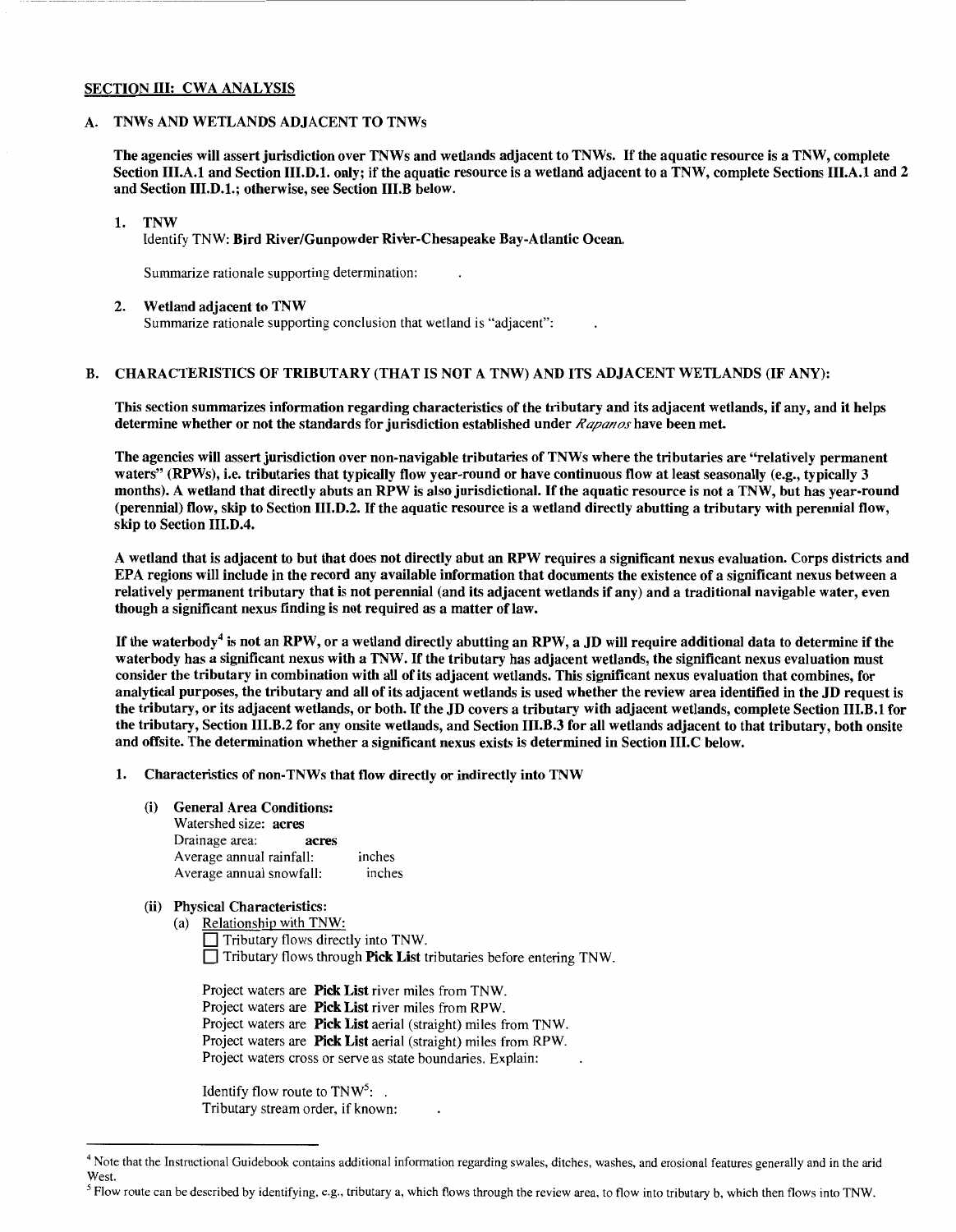| (b) | <b>General Tributary Characteristics (check all that apply):</b><br>Tributary is:<br>Natural<br>Artificial (man-made). Explain:<br>Manipulated (man-altered). Explain:                                                                                                                                                                                                                                                                                                                                                                                                                                                                                       |
|-----|--------------------------------------------------------------------------------------------------------------------------------------------------------------------------------------------------------------------------------------------------------------------------------------------------------------------------------------------------------------------------------------------------------------------------------------------------------------------------------------------------------------------------------------------------------------------------------------------------------------------------------------------------------------|
|     | Tributary properties with respect to top of bank (estimate):<br>Average width:<br>feet<br>Average depth:<br>feet<br>Average side slopes: Pick List.                                                                                                                                                                                                                                                                                                                                                                                                                                                                                                          |
|     | Primary tributary substrate composition (check all that apply):<br>$\Box$ Silts<br>Sands<br>Concrete<br>Cobbles<br>Gravel<br>Muck<br>Vegetation. Type/% cover:<br>Bedrock<br>Other. Explain:                                                                                                                                                                                                                                                                                                                                                                                                                                                                 |
|     | Tributary condition/stability [e.g., highly eroding, sloughing banks]. Explain:<br>Presence of run/riffle/pool complexes. Explain:<br>Tributary geometry: Pick List<br>Tributary gradient (approximate average slope):<br>$\%$                                                                                                                                                                                                                                                                                                                                                                                                                               |
| (c) | Flow:<br>Tributary provides for: Pick List<br>Estimate average number of flow events in review area/year: Pick List<br>Describe flow regime: ephemeral/intermittent flow.<br>Other information on duration and volume: .<br>Surface flow is: Pick List. Characteristics:                                                                                                                                                                                                                                                                                                                                                                                     |
|     | Subsurface flow: Pick List. Explain findings:<br>$\Box$ Dye (or other) test performed:                                                                                                                                                                                                                                                                                                                                                                                                                                                                                                                                                                       |
|     | Tributary has (check all that apply):<br>$\Box$ Bed and banks<br>$\Box$ OHWM <sup>6</sup> (check all indicators that apply):<br>clear, natural line impressed on the bank<br>the presence of litter and debris<br>destruction of terrestrial vegetation<br>changes in the character of soil<br>the presence of wrack line<br>shelving<br>sediment sorting<br>vegetation matted down, bent, or absent<br>leaf litter disturbed or washed away<br>scour<br>multiple observed or predicted flow events<br>sediment deposition<br>$\Box$ water staining<br>abrupt change in plant community<br>other (list):<br>$\Box$ Discontinuous OHWM. <sup>7</sup> Explain: |
|     | If factors other than the OHWM were used to determine lateral extent of CWA jurisdiction (check all that apply):<br>$\Box$ High Tide Line indicated by:<br>Mean High Water Mark indicated by:<br>$\Box$ oil or scum line along shore objects<br>$\Box$ survey to available datum;<br>fine shell or debris deposits (foreshore)<br>physical markings;<br>□ vegetation lines/changes in vegetation types.<br>physical markings/characteristics<br>tidal gauges<br>other (list):                                                                                                                                                                                |
|     | (iii) Chemical Characteristics:<br>Characterize tributary (e.g., water color is clear, discolored, oily film; water quality; general watershed characteristics, etc.).<br>Explain:                                                                                                                                                                                                                                                                                                                                                                                                                                                                           |

Identify specific pollutants, if known:

<sup>&</sup>lt;sup>6</sup>A natural or man-made discontinuity in the OHWM does not necessarily sever jurisdiction (e.g., where the stream temporarily flows underground, or where the OHWM has been removed by development or agricultural practices). Where there is a break in the OHWM that is unrelated to the waterbody's flow regime (e.g., flow over a rock outcrop or through a culvert), the agencies will look for indicators of flow above and below the break.<br><sup>7</sup>Ibid.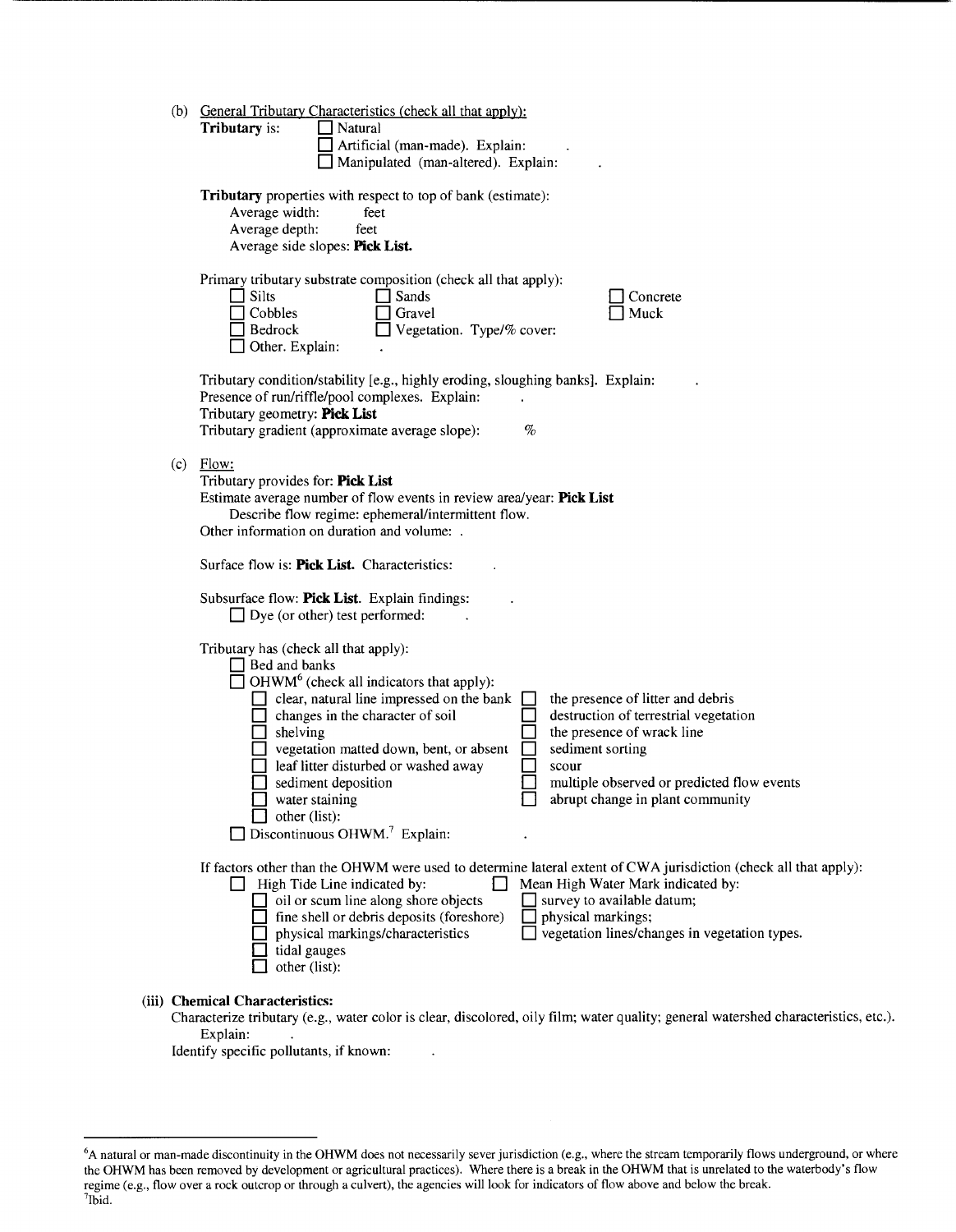#### **(iv) Biological Characteristics. Channel supports (check all that apply):**

- **0** Riparian corridor. Characteristics (type, average width):
- **0 Wetland fringe. Characteristics:**<br> **1 Habitat for:** 
	- **0** Habitat for:

**D** Federally Listed species. Explain findings:

- **0** Fish/spawn areas. Explain findings:
- $\Box$  Other environmentally-sensitive species. Explain findings:
- **0** Aquatic/wildlife diversity. Explain findings:

# **2. Characteristics of wetlands adjacent to non-TNW that flow directly or indirectly into TNW**

#### **(i) Physical Characteristics:**

- (a) General Wetland Characteristics: Properties: Wetland size: acres Wetland type. Explain:. Wetland quality. Explain: Project wetlands cross or serve as state boundaries. Explain:
- (b) General Flow Relationship with Non-TNW: Flow is: **Pick List.** Explain: Evidence of seasonal flow was observed as noted in Section III.D.2..

Surface flow is: **Pick List**  Characteristics:

Subsurface flow: **Pick List.** Explain findings: □ Dye (or other) test performed:

- (c) Wetland Adjacency Determination with Non-TNW:
	- **Directly abutting**
	- **D** Not directly abutting
		- **0** Discrete wetland hydrologic connection. Explain:
		- Ecological connection. Explain:
		- **0** Separated by berm/barrier. Explain:

#### (d) Proximity (Relationship) to TNW

Project wetlands are **Pick List** river miles from TNW. Project waters are **Pick List** aerial (straight) miles from TNW. Flow is from: **Pick List.**  Estimate approximate location of wetland as within the **Pick List** floodplain.

#### **(ii) Chemical Characteristics:**

Characterize wetland system (e.g., water color is clear, brown, oil film on surface; water quality; general watershed characteristics; etc.). Explain:

Identify specific pollutants, if known:

# **(iii) Biological Characteristics. Wetland supports (check all that apply):**

- **0** Riparian buffer. Characteristics (type, average width):
	- **0** Vegetation type/percent cover. Explain:
- **0** Habitat for:
	- **D** Federally Listed species. Explain findings:
	- **0** Fish/spawn areas. Explain findings:
	- 0 Other environmentally-sensitive species. Explain findings:
	- **0** Aquatic/wildlife diversity. Explain findings:

#### **3. Characteristics of all wetlands adjacent to the tributary (if any)**

All wetland(s) being considered in the cumulative analysis: **Pick List** 

Approximately () acres in total are being considered in the cumulative analysis.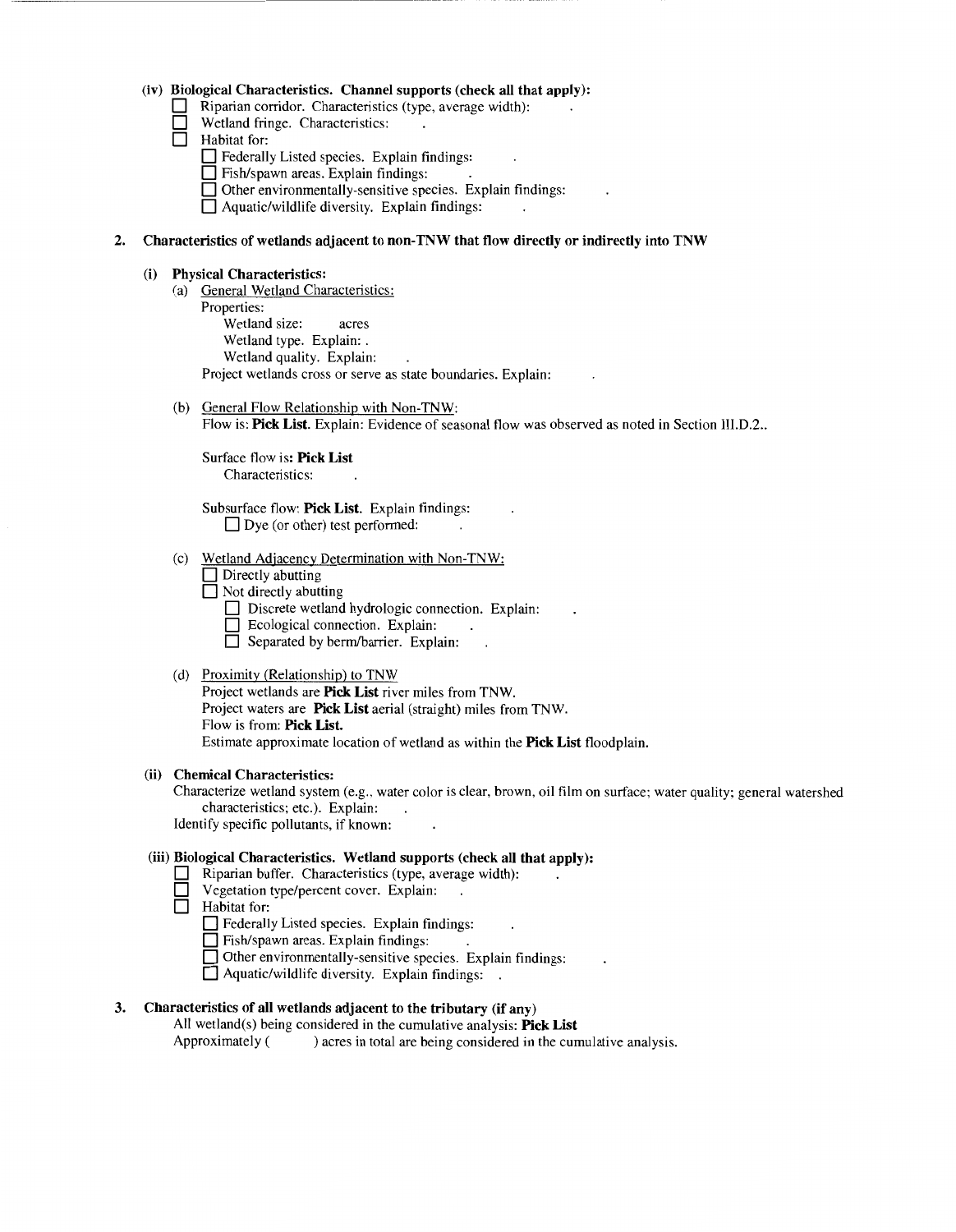For each wetland, specify the following:

Directly abuts? (Y/N) Size (in acres) Directly abuts? (Y/N) Size (in acres)

Summarize overall biological, chemical and physical functions being performed:

# C. SIGNIFICANT NEXUS DETERMINATION

A significant nexus analysis will assess the flow characteristics and functions of the tributary itself and the functions performed by any wetlands adjacent to the tributary to determine if they significantly affect the chemical, physical, and biological integrity of a TNW. For each of the following situations, a significant nexus exists if the tributary, in combination with all of its adjacent wetlands, has more than a speculative or insubstantial effect on the chemical, physical and/or biological integrity of a TNW. Considerations when evaluating significant nexus include, but are not limited to the volume, duration, and frequency of the flow of water in the tributary and its proximity to a TNW, and the functions performed by the tributary and all its adjacent wetlands. It is not appropriate to determine significant nexus based solely on any specific threshold of distance (e.g. between a tributary and its adjacent wetland or between a tributary and the TNW). Similarly, the fact an adjacent wetland lies within or outside of a floodplain is not solely determinative of significant nexus.

#### Draw connections between the features documented and the effects on the TNW, as identified in the *Rapanos* Guidance and discussed in the Instructional Guidebook. Factors to consider include, for example:

- Does the tributary, in combination with its adjacent wetlands (if any), have the capacity to carry pollutants or flood waters to TNWs, or to reduce the amount of pollutants or flood waters reaching a TNW?
- Does the tributary, in combination with its adjacent wetlands (if any), provide habitat and lifecycle support functions for fish and other species, such as feeding, nesting, spawning, or rearing young for species that are present in the TNW?
- Does the tributary, in combination with its adjacent wetlands (if any), have the capacity to transfer nutrients and organic carbon that support downstream foodwebs?
- Does the tributary, in combination with its adjacent wetlands (if any), have other relationships to the physical, chemical, or biological integrity of the TNW?

#### Note: the above list of considerations is not inclusive and other functions observed or known to occur should be documented below:

- 1. Significant nexus findings for non-RPW that has no adjacent wetlands and flows directly or indirectly into TNWs. Explain findings of presence or absence of significant nexus below, based on the tributary itself, then go to Section III.D: .
- 2. Significant nexus findings for non-RPW and its adjacent wetlands, where the non-RPW flows directly or indirectly into TNWs. Explain findings of presence or absence of significant nexus below, based on the tributary in combination with all of its adjacent wetlands, then go to Section III.D:
- 3. Significant nexus findings for wetlands adjacent to an RPW but that do not directly abut the RPW. Explain findings of presence or absence of significant nexus below, based on the tributary in combination with all of its adjacent wetlands, then go to Section III.D:

#### D. DETERMINATIONS OF JURISDICTIONAL FINDINGS. THE SUBJECT WATERS/WETLANDS ARE (CHECK ALL THAT APPLY):

- 1. TNWs and Adjacent Wetlands. Check all that apply and provide size estimates in review area:  $\boxtimes$  TNWs: 150 linear feet200+width (ft), Or, acres. **D** Wetlands adjacent to TNWs: acres.
- 2. RPWs that flow directly or indirectly into TNWs.
	- 0 Tributaries of TNWs where tributaries typically flow year-round are jurisdictional. Provide data and rationale indicating that tributary is perennial:
	- $\Box$  Tributaries of TNW where tributaries have continuous flow "seasonally" (e.g., typically three months each year) are jurisdictional. Data supporting this conclusion is provided at Section III.B. Provide rationale indicating that tributary flows seasonally: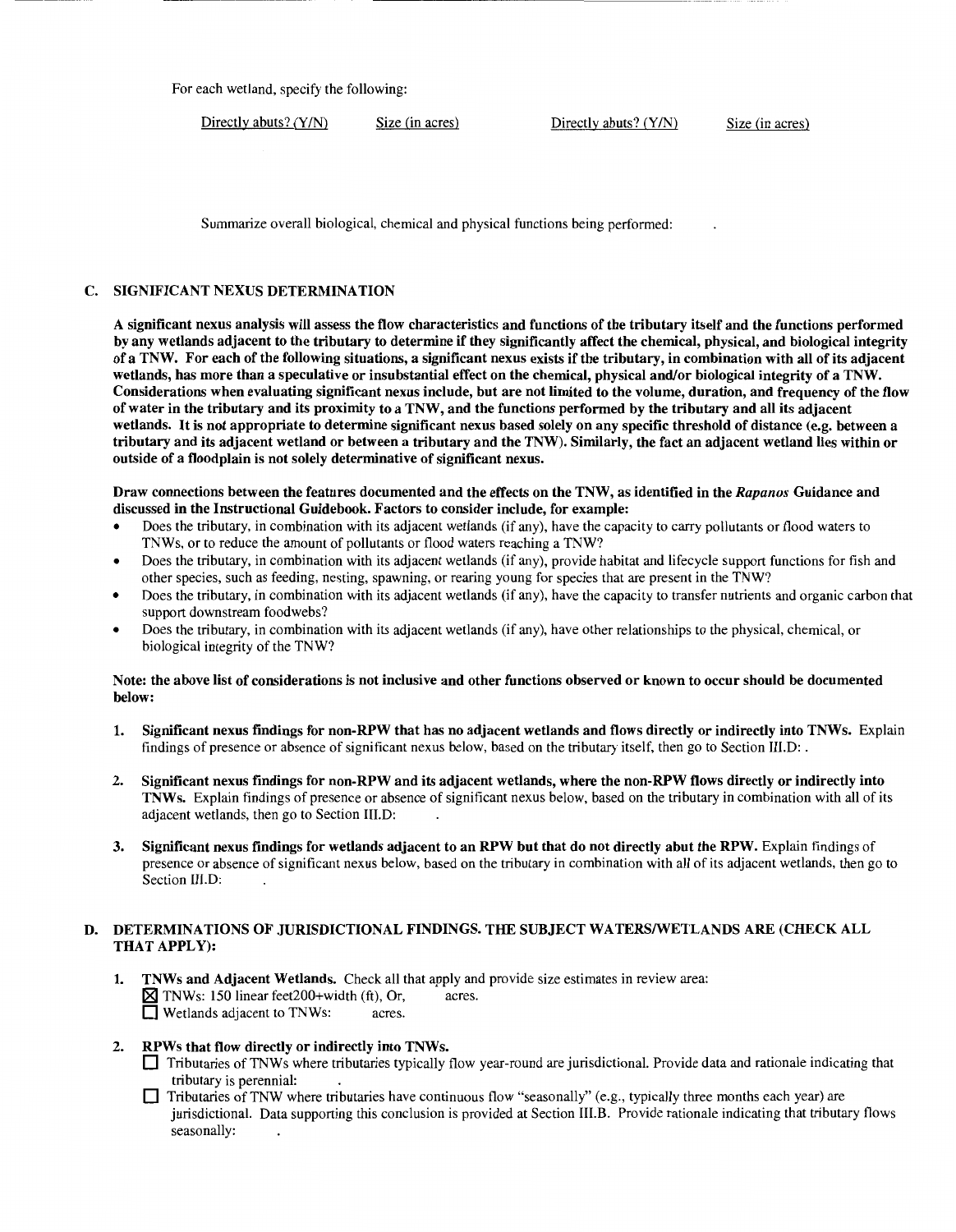Provide estimates for jurisdictional waters in the review area (check all that apply):<br>  $\Box$  Tributary waters: linear feet width (ft).

 $\Box$  Tributary waters: linear feet  $\Box$  Other non-wetland waters: ac

- Other non-wetland waters: acres.
	- Identify type(s) of waters:

# 3. Non-RPWs<sup>8</sup> that flow directly or indirectly into TNWs.

Waterbody that is not a TNW or an RPW, but flows directly or indirectly into a TNW, and it has a significant nexus with a TNW is jurisdictional. Data supporting this conclusion is provided at Section III.C.

Provide estimates for jurisdictional waters within the review area (check all that apply):<br>  $\Box$  Tributary waters: linear feet width (ft).

- Tributary waters:<br>
Other non-wetter
	- Other non-wetland waters: acres.
		- Identify type(s) of waters:

# Wetlands directly abutting an RPW that flow directly or indirectly into TNWs.

Wetlands directly abut RPW and thus are jurisdictional as adjacent wetlands.

- 0 Wetlands directly abutting an RPW where tributaries typically flow year-round. Provide data and rationale indicating that tributary is perennial in Section III.D.2, above. Provide rationale indicating that wetland is directly abutting an RPW:
- Wetlands directly abutting an RPW where tributaries typically flow "seasonally." Provide data indicating that tributary is seasonal in Section III.B and rationale in Section Ill.D.2, above. Provide rationale indicating that wetland is directly abutting an RPW:

Provide acreage estimates for jurisdictional wetlands in the review area: acres.

# 5. Wetlands adjacent to but not directly abutting an RPW that flow directly or indirectly into TNWs.

Wetlands that do not directly abut an RPW, but when considered in combination with the tributary to which they are adjacent and with similarly situated adjacent wetlands, have a significant nexus with a TNW are jurisidictional. Data supporting this conclusion is provided at Section III.C.

Provide acreage estimates for jurisdictional wetlands in the review area: acres.

#### 6. Wetlands adjacent to non-RPWs that flow directly or indirectly into TNWs.

Wetlands adjacent to such waters, and have when considered in combination with the tributary to which they are adjacent and with similarly situated adjacent wetlands, have a significant nexus with a TNW are jurisdictional. Data supporting this conclusion is provided at Section III.C.

Provide estimates for jurisdictional wetlands in the review area: acres.

7. Impoundments of jurisdictional waters.<sup>9</sup>

As a general rule, the impoundment of a jurisdictional tributary remains jurisdictional.

- Demonstrate that impoundment was created from "waters of the U.S.," or
- Demonstrate that water meets the criteria for one of the categories presented above  $(1-6)$ , or
- **Demonstrate that water is isolated with a nexus to commerce (see E below).**

### E. ISOLATED [INTERSTATE OR INTRA-STATE] WATERS, INCLUDING ISOLATED WETLANDS, THE USE, DEGRADATION OR DESTRUCTION OF WHICH COULD AFFECT INTERSTATE COMMERCE, INCLUDING ANY SUCH WATERS (CHECK ALL THAT APPLY):<sup>10</sup>

- 0 which are or could be used by interstate or foreign travelers for recreational or other purposes.
- $\Box$  from which fish or shellfish are or could be taken and sold in interstate or foreign commerce.
- $\Box$  which are or could be used for industrial purposes by industries in interstate commerce.
- $\Box$  Interstate isolated waters. Explain:
- $\Box$  Other factors. Explain:

#### Identify water body and summarize rationale supporting determination:

 $8$ See Footnote # 3.

<sup>&</sup>lt;sup>9</sup> To complete the analysis refer to the key in Section III.D.6 of the Instructional Guidebook.<br><sup>10</sup> Prior to asserting or declining CWA jurisdiction based solely on this category, Corps Districts will elevate the action review consistent with the process described in the Corps/EPA *Memorandum Regarding CWA Act Jurisdiction Following Rapanos.*